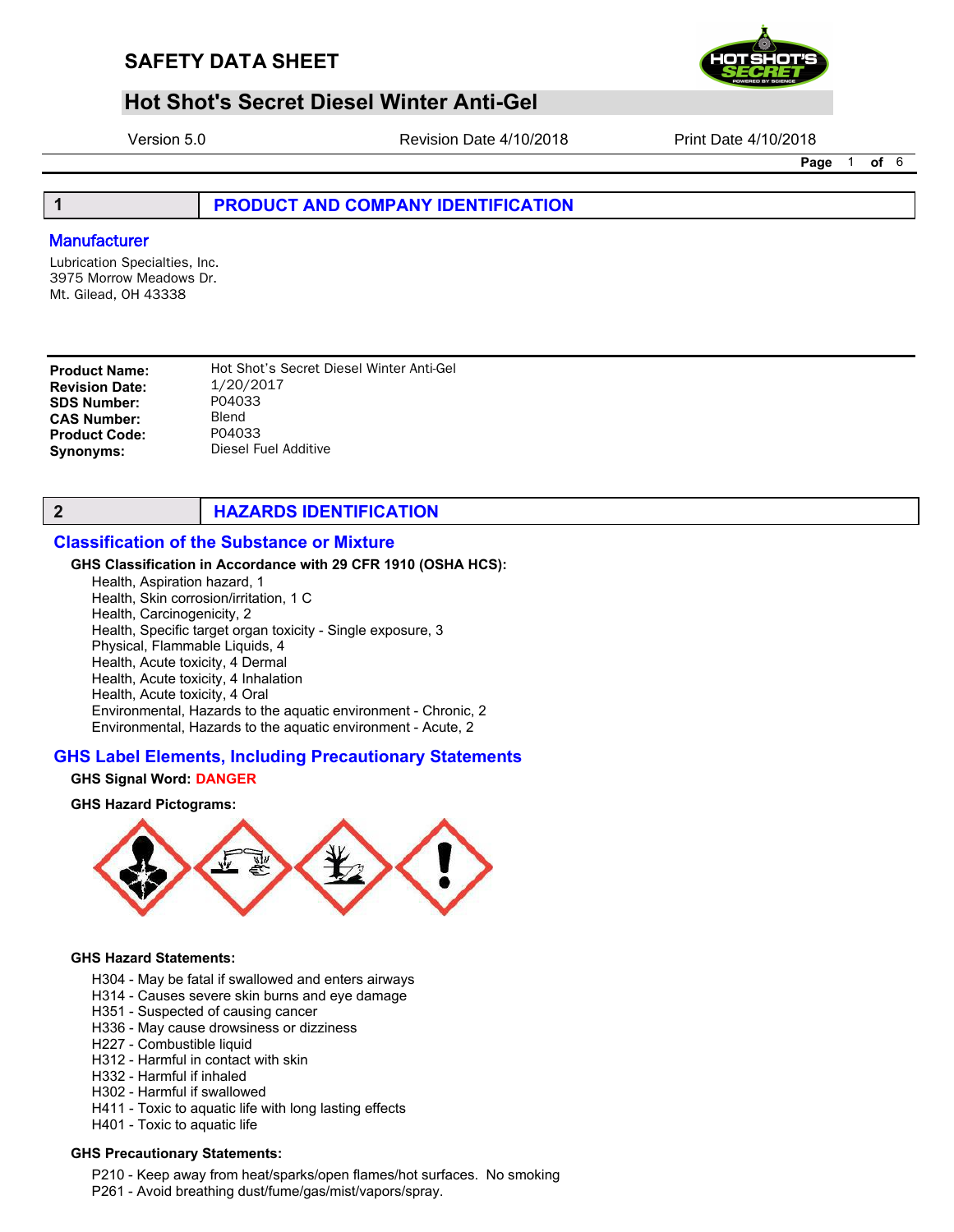

## **Hot Shot's Secret Diesel Winter Anti-Gel**

Version 5.0

Revision Date 4/10/2018

Print Date 4/10/2018

Page  $2$  of  $6$ 

P273 - Avoid release to the environment.

P301+312 - IF SWALLOWED: Call a POISON CENTER or doctor/physician if you feel unwell.

P303+361+353 - IF ON SKIN (or hair): Remove/Take off immediately all contaminated clothing. Rinse skin with water/shower.

P304+340 - IF INHALED: Remove victim to fresh air and keep at rest in a position comfortable for breathing.

P308+313 - IF exposed or concerned: Get medical advice/attention.

## Hazards not Otherwise Classified (HNOC) or not Covered by GHS

When heated above 100 C (212 F) may undergo a self-accelerating, exothermic reaction which causes a rapid rise in temperature and pressure. Rupture of storage vessels and fire should be anticipated in case of such temperature.

## **VAPOR MAY CAUSE FLASH FIRE**

#### $\overline{3}$

## **COMPOSITION/INFORMATION OF INGREDIENTS**

#### Ingredients

| CAS#           | %        | <b>Chemical Name</b>                                                                            |
|----------------|----------|-------------------------------------------------------------------------------------------------|
| 27247-96-7     | 25-30%   | 2-Ethylhexyl Nitrate                                                                            |
| 108-88-3       | 15-20%   | <b>Tolulene</b>                                                                                 |
| 64742-95-6     | 11-22%   | Light Aromatic Solvent Naptha                                                                   |
| 34590-94-8     | 4-8%     | dipropyl glycol methyl ether                                                                    |
| 95-63-6        | 2-6%     | 1,2,4 Trimethylbenzene                                                                          |
| 64742-47-8     | $3 - 5%$ | <b>Light Hydrotreated Distillates</b>                                                           |
| 64742-94-5     | 1-5%     | <b>Heavy Aromatic Solvent Naptha</b>                                                            |
| 1330-20-7      | 1-4%     | Xylene                                                                                          |
| 84605-20-9     | 1-2%     | Amines, polyethylenepoly-, reaction products with succinic anhydride polyisobutenyl derivatives |
| 98-82-8        | $1 - 2%$ | Cumene                                                                                          |
| 108-67-8       | <1%      | 1,3,5 Trimethylbenzene and Mesitylene                                                           |
| 100-41-4       | <1%      | Ethylbenzene                                                                                    |
| $103 - 65 - 1$ | $<$ 1%   | n propyl benzene                                                                                |
| 91-20-3        | <1%      | Napthalene                                                                                      |
| 526-73-8       | <1%      | 1,2,3 Trimethylebenze                                                                           |
|                |          | <b>FIRST AID MEASURES</b>                                                                       |

- Inhalation: If symptoms develop, move victim to fresh air. If symptoms persist, obtain medical attention. **Skin Contact:** Wash with soap and water.
- Remove contaminated clothing and wash before reuse. Get medical attention if needed.
- **Eye Contact:** Flush with water for several minutes. If effects occur, consult a physician.
- Rinse mouth with water and drink 2-4 cups of water. Ingestion: Get immediate medical attention.

Note to Physician: Activated charcoal may be administered.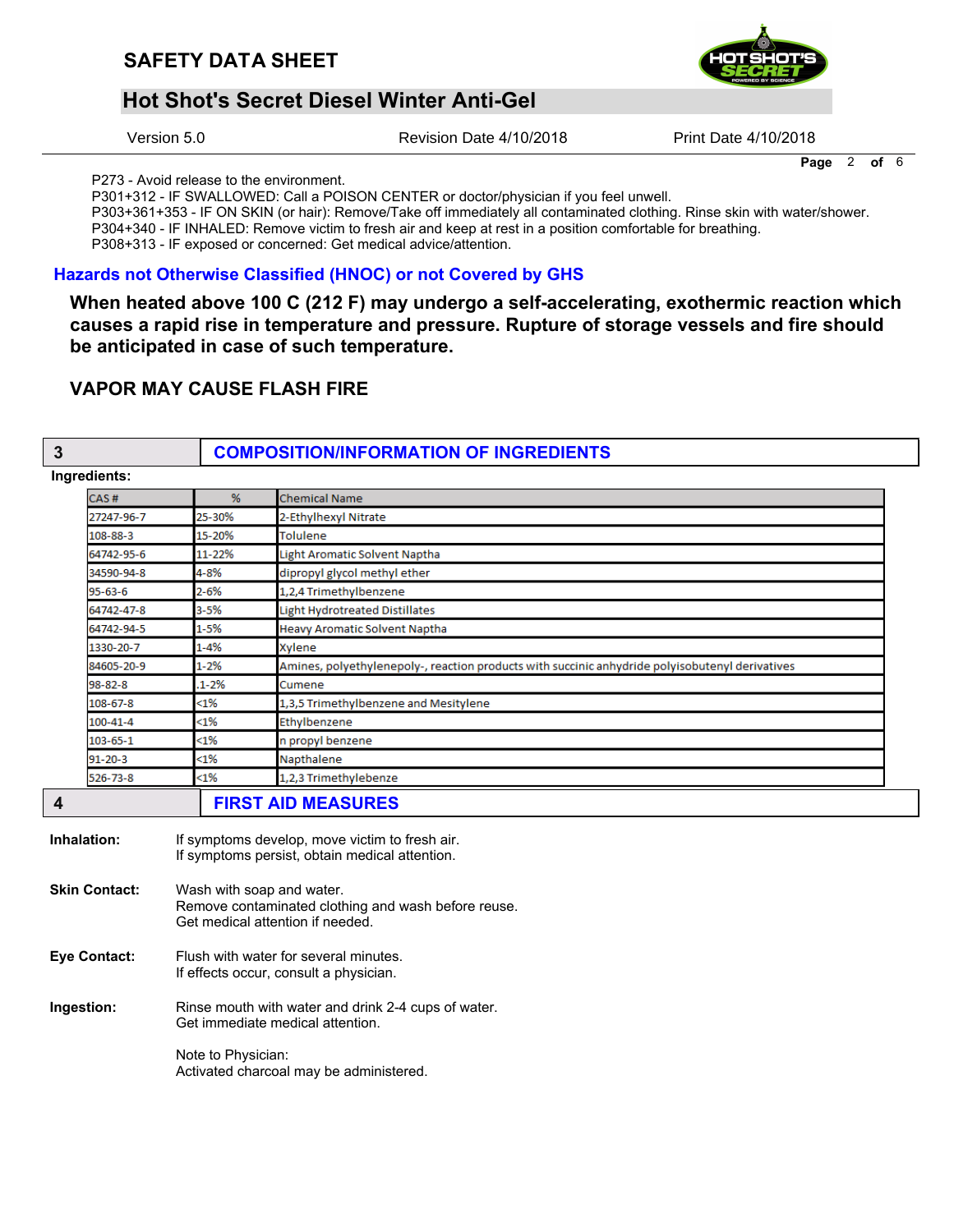

# **Hot Shot's Secret Diesel Winter Anti-Gel**

Version 5.0 Revision Date 4/10/2018 Print Date 4/10/2018

Flash Point: 68 C (155 F) Flash Point Method: PMCC

Use dry powder, foam, or carbon dioxide fire extinguishers. Water may be ineffective unless used by experienced fire fighters.

When heated above 100 C (212 F) may undergo a self-accelerating, exothermic reaction which causes a rapid rise in temperature and pressure. Rupture of storage vessels and fire should be anticipated in case of such temperature. Spray storage vessels with water to maintain temperature below 100 C (212 F).

VAPOR MAY CAUSE FLASH FIRE. Vapors may accumulate in low or confined areas or travel a considerable distance to a source of ignition and flash back. Runoff to sewer may create fire or explosion hazard.

Fire fighters should wear positive pressure self-contained breathing apparatus (SCBA) and full turnout gear.

## 6 ACCIDENTAL RELEASE MEASURES

Eliminate sources of ignition - Heat, sparks, flame, and electricity Contain spilled material. Collect in suitable and properly labeled containers. Pick up excess with inert absorbant material Keep away from drains and ground water.

#### **7 HANDLING AND STORAGE**

| <b>Handling Precautions:</b> | Avoid contact with eyes, skin, or clothing.<br>Keep away from sources of ignition.<br>Do not pressurize, cut, weld, braze, solder, drill, or grind containers.<br>Handle with care and avoid spillage on the floor (slippage).<br>Ground and bond containers when transferring material                                                          |
|------------------------------|--------------------------------------------------------------------------------------------------------------------------------------------------------------------------------------------------------------------------------------------------------------------------------------------------------------------------------------------------|
| <b>Storage Requirements:</b> | When heated above 100 C (212 F) may undergo a self-accelerating, exothermic reaction which causes<br>a rapid rise in temperature and pressure. Rupture of storage vessels and fire should be anticipated in<br>case of such temperature. See SDS for more details.<br>Keep away from sources of ignition.<br>Store in a tightly closed container |

| 8                                        | <b>EXPOSURE CONTROLS/PERSONAL PROTECTION</b>                                                                                                                                                                                                                                                                |
|------------------------------------------|-------------------------------------------------------------------------------------------------------------------------------------------------------------------------------------------------------------------------------------------------------------------------------------------------------------|
| <b>Engineering Controls:</b>             | All ventilation should be designed in accordance with OSHA standard (29 CFR 1910.94).                                                                                                                                                                                                                       |
| <b>Personal Protective</b><br>Equipment: | Use of safety glassses and gloves are recommended.                                                                                                                                                                                                                                                          |
| <b>Exposure Guidelines:</b>              | LIGHT AROMATIC SOLVENT NAPHTHA (PETROLEUM)<br>OSHA TWA: 500 ppm<br>1,2,4-TRIMETHYLBENZENE<br>ACGIH TWA: 25 ppm<br><b>XYLENE</b><br>OSHA TWA: 100 ppm, 435 mg/m <sup>^3</sup><br>ACGIH TWA: 100 ppm, 434 mg/m <sup>^3</sup><br>OSHA STEL: 150 ppm, 655 mg/m^3<br>ACGIH STEL: 150 ppm, 651 mg/m <sup>^3</sup> |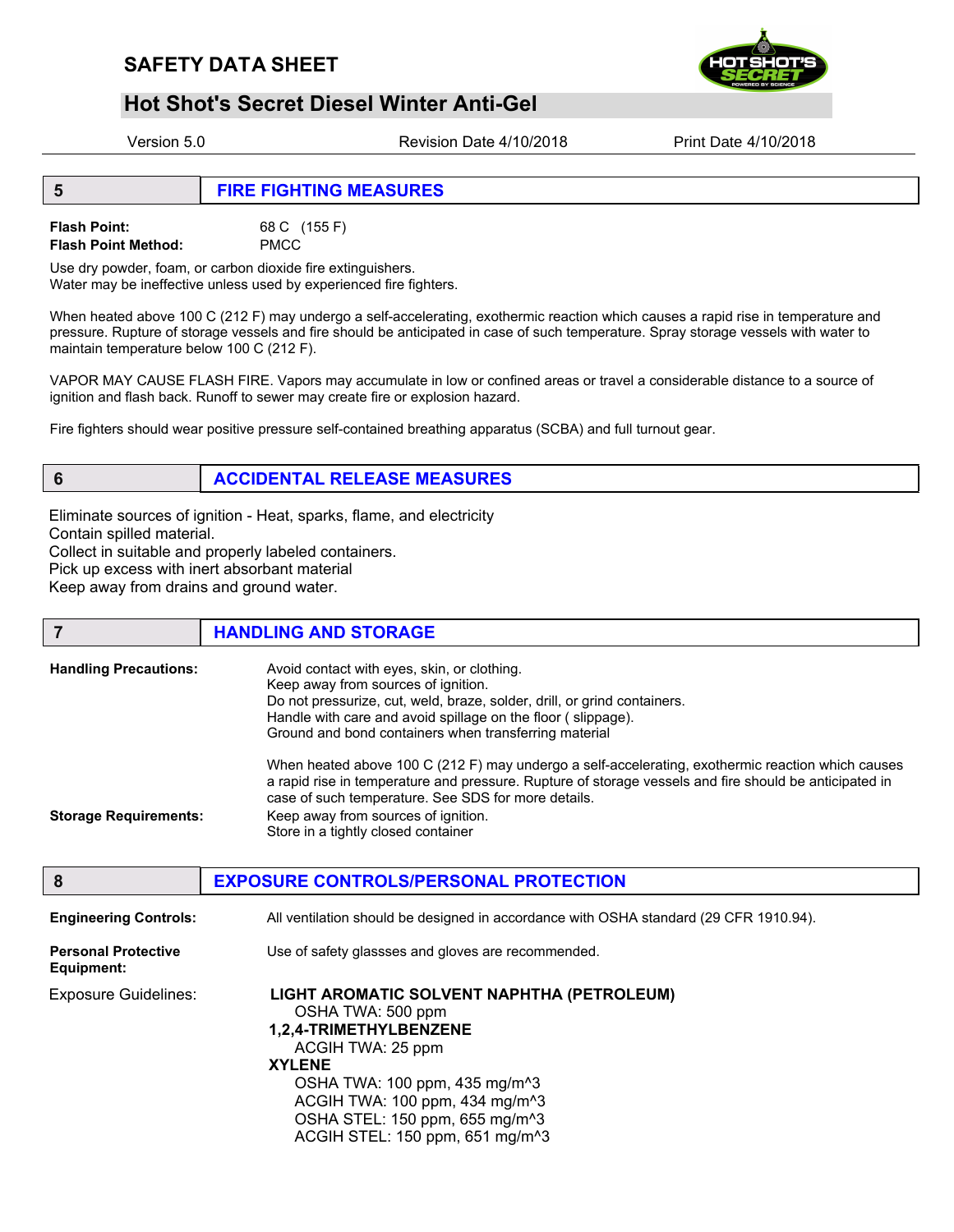

# **Hot Shot's Secret Diesel Winter Anti-Gel**

| Version 5.0 |  |
|-------------|--|
|             |  |

Revision Date 4/10/2018 Print Date 4/10/2018

Page 4 of 6

## NAPHTHALENE

OSHA PEL: 10 ppm, 50 mg/m^3 OSHA TWA: 10 ppm, 50 mg/m^3 ACGIH TWA: 10 ppm, 52 mg/m^3 OSHA STEL: 15 ppm, 75 mg/m^3 ACGIH STEL: 15 ppm, 79 mg/m^3 DIPROPYLENE GLYCOL METHYL ETHER OSHA PEL: 100 ppm, 600 mg/m^3 ACGIH TWA: 100 ppm ACGIH STEL: 150 ppm

| 9                      | PHYSICAL AND CHEMICAL PROPERTIES |
|------------------------|----------------------------------|
| Appearance:            | Amber                            |
| <b>Physical State:</b> | Liguid                           |
| Solubility:            | Nil in water                     |
| <b>Bulk Density:</b>   | 7.8 lbs/gal                      |
|                        |                                  |

| <b>Chemical Stability:</b> | May be unstable at temperatures greater than 100 C (212 F)                                 |
|----------------------------|--------------------------------------------------------------------------------------------|
| Conditions to Avoid:       | High temperatures above 50 C (122 F), sparks, and open flame.                              |
| <b>Materials to Avoid:</b> | Avoid strong oxidizing agents.<br>May burn or react violently to flourine/oxygen mixtures. |

| -11 | TOXICOLOGICAL INFORMATION |  |
|-----|---------------------------|--|
|     |                           |  |

Repeated skin contact with this product may cause dermatitis or an oil acne. No component is listed as a mutagen or teratogen.

#### SKIN EFFECTS:

Solvent Petroleum Naphtha no deaths reported at 4 ml/kg in rats. Slightly irritating in rabbits at 4 hours

## ACUTE ORAL EFFECTS:

Solvent Petroleum Naphtha LD50 10 ml/kg in rats. Naphthalene Oral LD50 2600 mg/kg in rats.

## ACUTE INHALATION EFFECTS:

Solvent Petroleum Naphtha no deaths at 710 ppm in rats at 4 hours.

# 12 **ECOLOGICAL INFORMATION**

Avoid exposing to the environment.

Toxic to aquatic organisms.

May cause long term adverse effects in the aquatic environment. Based on calculations. This product contains components which may be persistent in the environment.

13 **DISPOSAL CONSIDERATIONS** 

Dispose of waste material in accordance with all local, state/provincial, and national requirements Do not flush to surface water or drains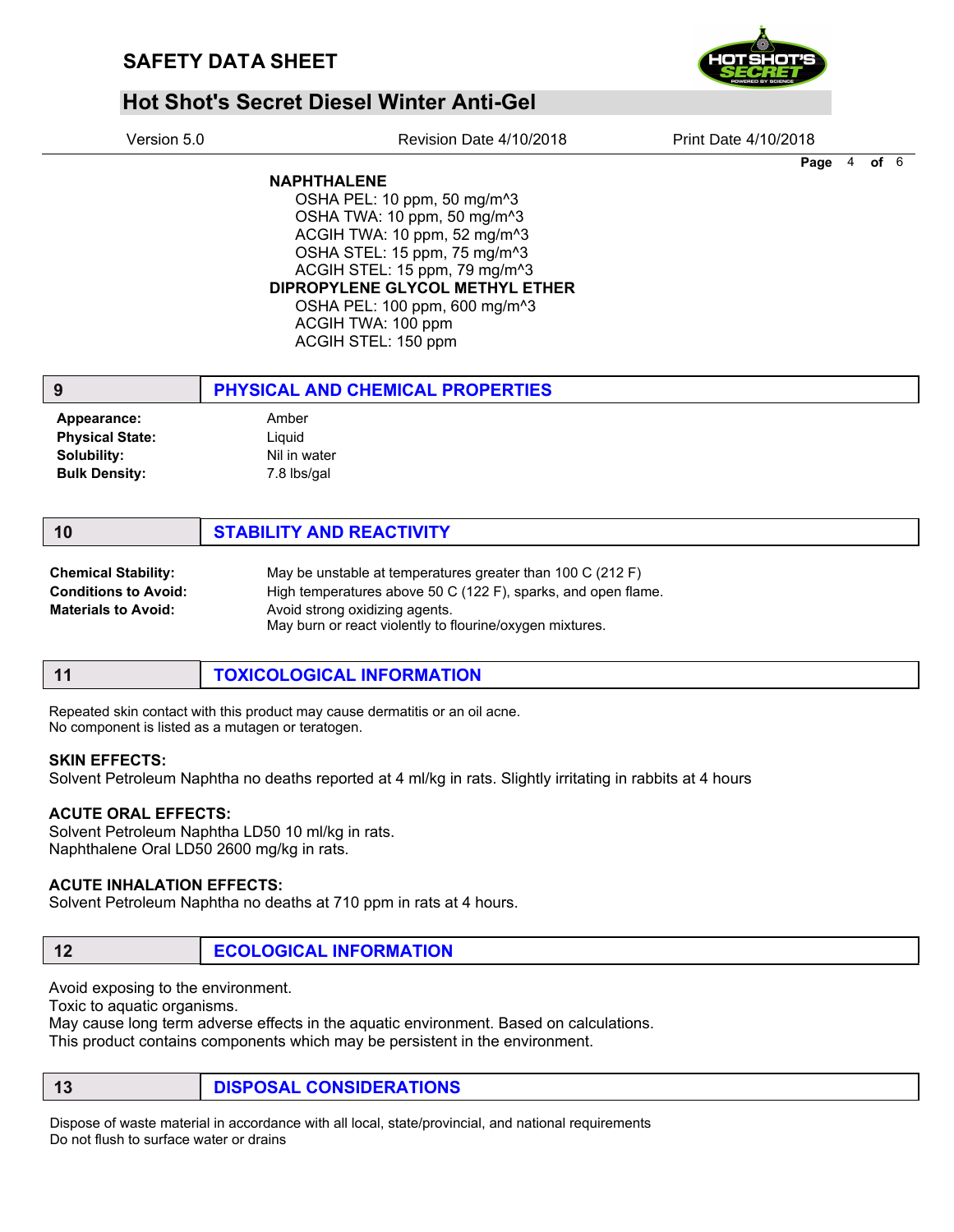

# فر<br>BAFETY DATA SHEET<br>Hot Shot's Secret Diesel Winter Anti-Gel<br>Nexsion 5.0 **Hot Shot's Secret Diesel Winter Anti-Gel**

Version 5.0 Revision Date 4/10/2018 Print Date 4/10/2018

Page 5 of 6

| $\sqrt{14}$ | <b>TRANSPORT INFORMATION</b> |
|-------------|------------------------------|
|-------------|------------------------------|

NA1993, Combustible liquid, n.o.s., Combustible liquid, PGIII, (Contains 2-Ethylhexylnitrate, Petroleum Naphtha.)

Marine pollutant.

Not regulated by DOT in containers less than 119 gallons

15 REGULATORY INFORMATION

---------------------------------------------------------------- Component (CAS#) [%] - CODES

Nitric acid, 2-ethylhexyl ester (27247-96-7) [25-50%] TSCA

Solvent naphtha, petroleum, heavy arom. (64742-94-5) [2-5%] TSCA

Dipropylene glycol methyl ether (34590-94-8) [5-10%] MASS, OSHAWAC, PA, TSCA, TXAIR

Distillates, petroleum, hydrotreated light (64742-47-8) [2-5%] TSCA

Long chain alkenyl heterocycle (0) [1-5%] GADSL, REACH

1,2,4-Trimethylbenzene (95-63-6) [1-2%] MASS, NJHS, PA, SARA313, TSCA, TXAIR

Solvent naphtha, petroleum, light arom. (64742-95-6) [1-5%] TSCA

RQ(100LBS), Xylene (1330-20-7) [1-5%] CERCLA, CSWHS, EPCRAWPC, HAP, MASS, NJHS, OSHAWAC, PA, SARA313, TOXICRCRA, TSCA, TXAIR, TXHWL

Amines, polyethylenepoly-, reaction products with succinic anhydride polyisobutenyl derivs. (84605-20-9) [<3%] TSCA

RQ(100LBS), Naphthalene (91-20-3) [1-2%] CERCLA, CSWHS, EPCRAWPC, GADSL, HAP, MASS, NJHS, OSHAWAC, PA, PRIPOL, SARA313, TOXICPOL, TOXICRCRA, TSCA, TXAIR, TXHWL

1,3,5-Trimethylbenzene (108-67-8) [1-3%] MASS, TSCA

n-Propyl benzene (103-65-1) [1-2%] MASS, PA, TSCA

1,2,3-Trimethylbenzene (526-73-8) [1-4%] TSCA, TXAIR

Ethyl benzene (100-41-4) [<1%] CERCLA, CSWHS, EPCRAWPC, HAP, MASS, NJHS, OSHAWAC, PA, PRIPOL, SARA313,

---------------------------------------------------------------- TOXICPOL, TSCA, TXAIR Regulatory CODE Descriptions RQ = Reportable Quantity TSCA = Toxic Substances Control Act MASS = MA Massachusetts Hazardous Substances List OSHAWAC = OSHA Workplace Air Contaminants PA = PA Right-To-Know List of Hazardous Substances TXAIR = TX Air Contaminants with Health Effects Screening Level GADSL = Global Automotive Declarable Substance List (GADSL) REACH = REACH List of Substances of Very High Concern (RSL) NJHS = NJ Right-to-Know Hazardous Substances SARA313 = SARA 313 Title III Toxic Chemicals CERCLA = Superfund clean up substance CSWHS = Clean Water Act Hazardous substances EPCRAWPC = EPCRA Water Priority Chemicals